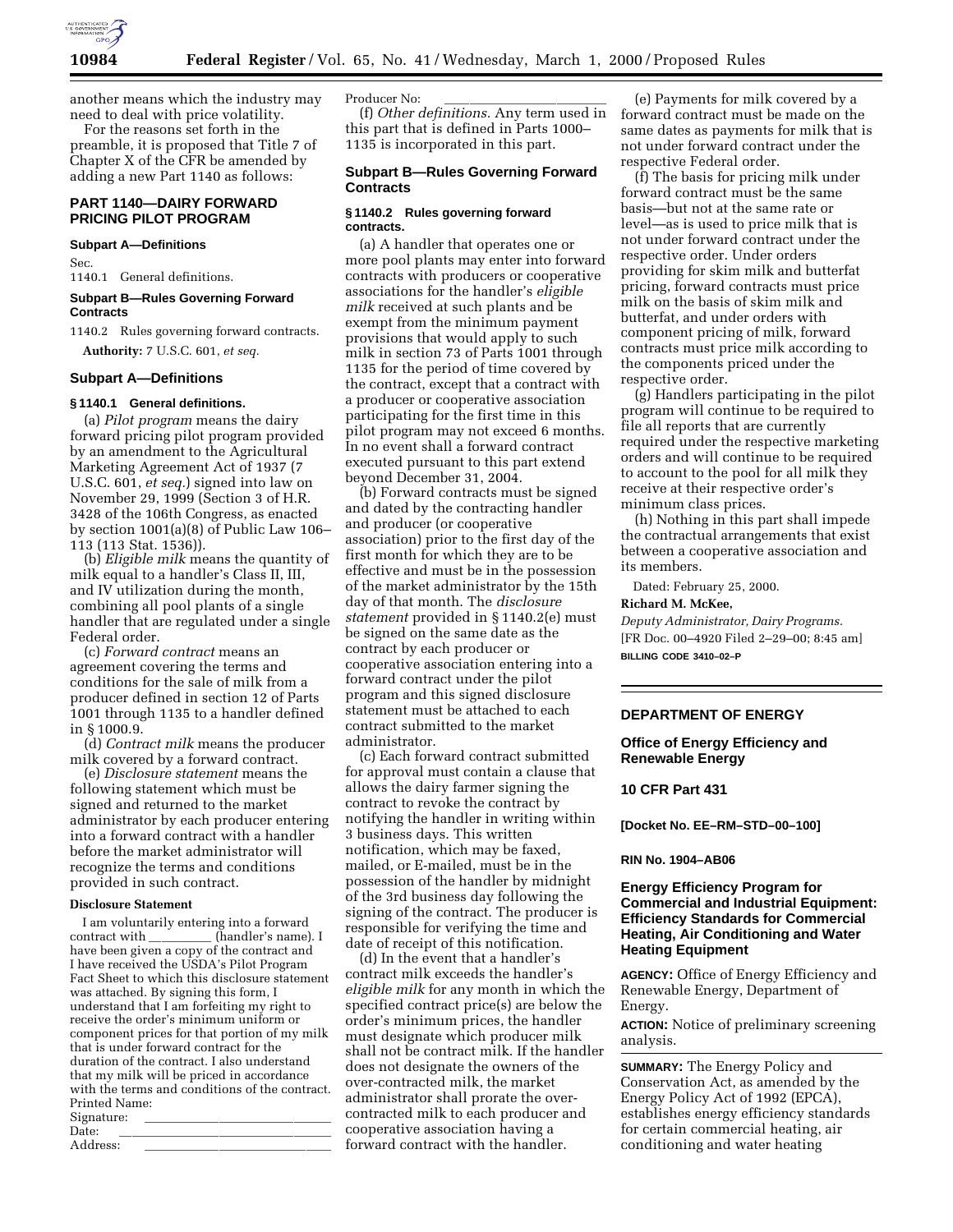equipment. On October 29, 1999, the efficiency standards in American Society of Heating, Refrigerating and Air-Conditioning Engineers, Inc. (ASHRAE) and Illuminating Engineering Society of North America (IES) ASHRAE/IES Standard 90.1 were amended for some of these products. This notice outlines the process the Department plans to follow in deciding which of these amended efficiency standards to adopt immediately and which to analyze further.

**ADDRESSES:** You can view copies of the ASHRAE/IES Standard 90.1–1999 in the Freedom of Information Reading Room (Room No. 1E–190) at the U.S. Department of Energy, Forrestal Building, 1000 Independence Avenue, SW, Washington, DC 20585–0121, between the hours of 9:00 a.m. and 4:00 p.m., Monday through Friday, except Federal holidays. You can also obtain copies from the American Society of Heating, Refrigerating, and Air-Conditioning Engineers, Inc., 1971 Tullie Circle, NE, Atlanta, GA 30329, and you can obtain electronic versions at ASHRAE's web site, http:// www.ashrae.org/book/bookshop.htm. The Preliminary Screening Analysis described in this notice is expected to be available for viewing in the Department of Energy's Freedom of Information Reading Room by the end of March 2000, and copies may be requested from the contacts listed below. The report will also be accessible via the Internet at http:// www.eren.doe.gov/buildings/ codes\_standards/index.htm, which contains additional information on Department of Energy codes and standards programs as well.

## **FOR FURTHER INFORMATION CONTACT:**

Cyrus H. Nasseri, U.S. Department of Energy, Office of Energy Efficiency and Renewable Energy, Mail Station, EE–41, 1000 Independence Avenue, SW, Washington, D.C. 20585, (202) 586– 9138, FAX (202) 586–4617, e-mail: Cyrus.Nasseri@ee.doe.gov, or Edward Levy, Esq., U.S. Department of Energy, Office of General Counsel, Mail Station, GC–72, 1000 Independence Avenue, SW, Washington, D.C. 20585, (202) 586– 9507, e-mail: Edward.Levy@hq.doe.gov.

**SUPPLEMENTARY INFORMATION:** This notice refers to certain industry standards established by the ASHRAE and IES. These industry standards are referenced by the single comprehensive ''ASHRAE/IES Standard 90.1–1999.''

- I. Introduction
	- A. Authority
	- B. Background
	- 1. General 2. ASHRAE Action

# II. Discussion

- A. Preliminary Screening Analysis B. Products Not Included in the
- Preliminary Screening Analysis
- C. DOE Decision Process

# **I. Introduction**

# *A. Authority*

Part B of Title III of the Energy Policy and Conservation Act (EPCA) of 1975, Pub. L. 94–163, as amended, by the National Energy Conservation Policy Act of 1978 (NECPA), Pub. L. 95–619, the National Appliance Energy Conservation Act of 1987 (NAECA), Pub. L. 100–12, the National Appliance Energy Conservation Amendments of 1988 (NAECA 1988), Pub. L. 100–357, and the Energy Policy Act of 1992 (EPACT), Pub. L. 102–486, established the Energy Conservation Program for Consumer Products other than Automobiles. Part 3 of Title IV of NECPA amended EPCA to add ''Energy Efficiency of Industrial Equipment,'' which included air conditioners, furnaces, and other types of equipment.

EPACT also amended EPCA with respect to industrial equipment, providing definitions, test procedures, labeling provisions, energy conservation standards, and authority to require information and reports from manufacturers. See 42 U.S.C. 6311– 6316. For example, EPCA now specifies explicit minimum energy efficiency levels for certain commercial packaged air conditioning and heating equipment, packaged terminal air conditioners and heat pumps, warm air furnaces, packaged boilers, water heaters and hot water storage tanks. 42 U.S.C. 6313(a) (1)–(5). The efficiency requirements in the statute correspond with the levels in effect on October 24, 1992, in ASHRAE/ IES Standard 90.1. The statute provides that if the ASHRAE/IES Standard 90.1 levels are amended after that date for any of the covered equipment, the Secretary of Energy must establish an amended uniform national standard at the new minimum level for each effective date specified in ASHRAE/IES Standard 90.1, unless (s)he determines, through a rulemaking supported by clear and convincing evidence, that a more stringent standard is technologically feasible and economically justified and would result in significant additional energy conservation. 42 U.S.C. 6313(a)(6)(A).

If the Secretary elects to publish such a rule, it must contain the amended standard, and the determination must consider, to the greatest extent practicable: the economic impact on the manufacturers and consumers of the affected products; savings in operating cost throughout the life of the product,

compared to any increases in initial cost or maintenance expense; the total projected amount of energy savings likely to result directly from the imposition of the standard; any lessening of the utility or performance of the affected products; the impact of any lessening of competition; the need for national energy conservation; and other factors the Secretary considers relevant. The Secretary may not prescribe such an amended standard if (s)he finds (and publishes the finding) that interested persons have established by a preponderance of evidence that the amended standard is likely to result in unavailability in the United States of products with performance characteristics (including reliability), features, sizes, capacities and volumes that are substantially the same as those generally available in the United States at the time of the Secretary's finding. 42 U.S.C. 6313(a)(6)(B).

Finally, the Secretary may not prescribe any amended standard which increases maximum allowable energy use or decreases minimum required energy efficiency. 42 U.S.C. 6313(a)(6)(B)(ii).

## *B. Background*

## 1. General

The Department of Energy (DOE or the Department) has an energy conservation program for consumer products, conducted under Part B of Title III of EPCA, 42 U.S.C. 6291–6309. The consumer appliance standards program consists of four principal parts: Test procedures, Federal energy conservation standards, labeling, and certification and enforcement procedures. The Federal Trade Commission (FTC) is responsible for labeling, and the Department implements the remainder of the program as codified in Title 10 of the Code of Federal Regulations (CFR), Part 430—Energy Conservation Program for Consumer Products.

Pursuant to the EPACT amendments to EPCA in 1992, DOE extended its program to cover commercial and industrial equipment and created a new Part 431 in Title 10 of the Code of Federal Regulations, entitled Energy Conservation Program for Commercial and Industrial Equipment. This part includes commercial heating, air conditioning and water heating equipment. This new program consists of: test procedures, Federal energy conservation standards, labeling, certification and enforcement procedures. EPCA directs the Department, rather than the FTC, to administer the statute's efficiency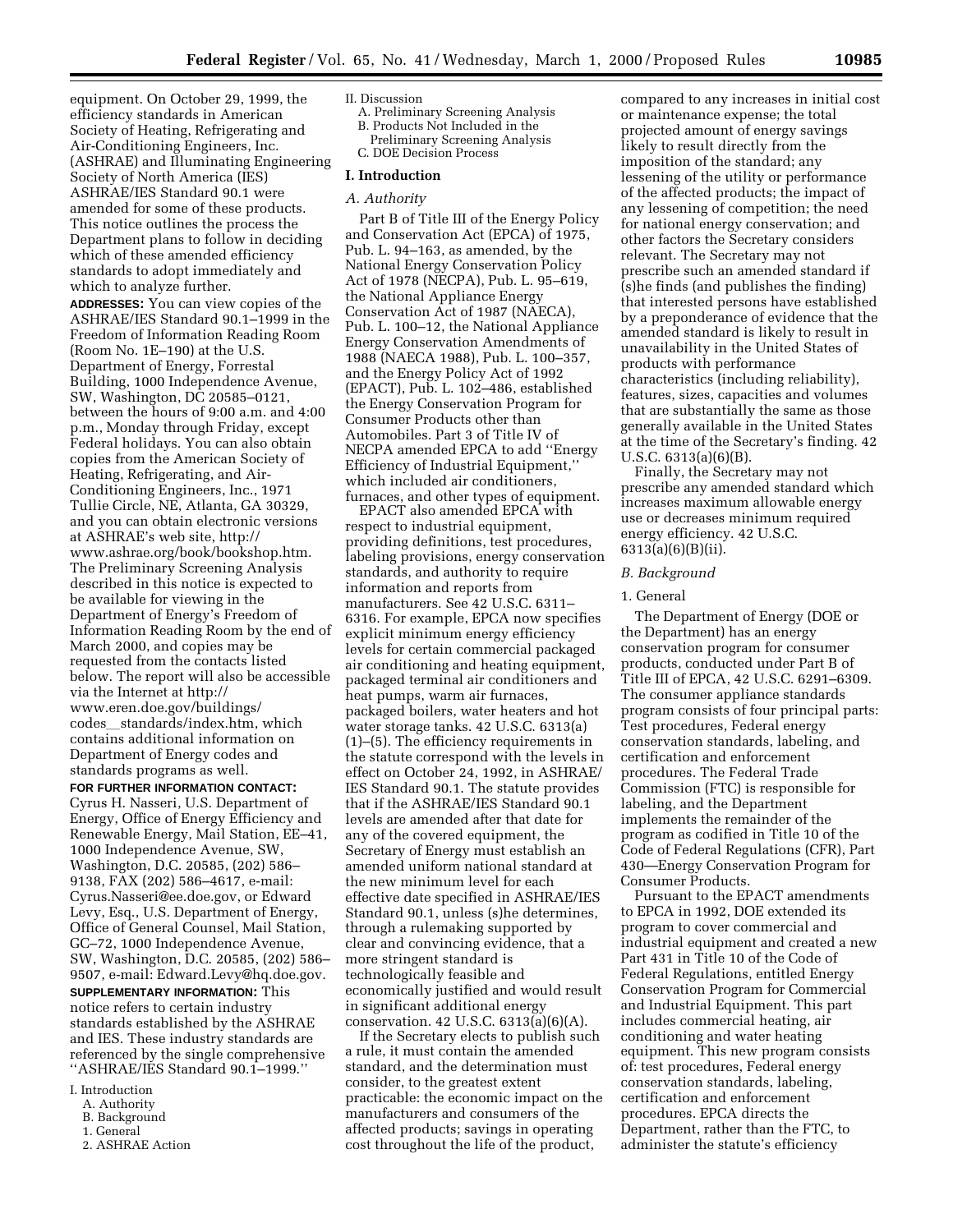labeling provisions for commercial equipment.

# 2. ASHRAE Action

ASHRAE revised ASHRAE/IES Standard 90.1 on October 29, 1999. ASHRAE changed the standards for some products but not for others. Of those products for which standards have not changed, some levels were considered by ASHRAE in the course of revising ASHRAE/IES Standard 90.1 and left at their preexisting values, while consideration of other products was deferred. Among those products that were deferred were standards for commercial (3 phase) small air

conditioners and heat pumps (under 65 thousand Btu per hour), which are closely related to consumer products for which the Department is independently developing standards under NAECA. The standard levels in EPACT and ASHRAE/IES Standard 90.1–1999 appear in Tables 1 and 2.

# TABLE 1.—EPCA SECTION 342(a) 1, 2, 3 AIR CONDITIONERS AND HEAT PUMPS

| Equipment category                                                               | Equipment subcategory                                                 | <b>EPCA</b> section                                                             | <b>EPCA</b><br>date | <b>Efficiency levels</b>                                  |                                                                     |
|----------------------------------------------------------------------------------|-----------------------------------------------------------------------|---------------------------------------------------------------------------------|---------------------|-----------------------------------------------------------|---------------------------------------------------------------------|
|                                                                                  |                                                                       |                                                                                 |                     | EPCA 92                                                   | $90.1 - 1999$                                                       |
| <b>Small Commercial Pack-</b><br>aged Air Conditioning<br>and Heating Equipment. | AC/HP<br><65-Air Cooled<br>3<br>Phase, Central Split System.          | Cooling Eff. 342(a)(1)(A)<br>Heating Eff. $342(a)(1)(D)$                        | 1/1/94              | SEER 10.0   <br>HSPF 6.8                                  | <b>SEER 10.0</b><br>HSPF 6.8                                        |
|                                                                                  | AC/HP<br><65-Air Cooled 3<br>Phase, Central Single Pack-<br>age.      | Cooling Eff. 342(a)(1)(B)<br>Heating Eff. 342(a)(1)(E)                          | 1/1/94              | SEER 9.7    SEER 9.7<br>HSPF 6.6                          | HSPF 6.6                                                            |
|                                                                                  | AC/HP 65-135 Air Cooled<br>Central.                                   | Cooling Eff. 342(a)(1)(C)<br>Heating Eff. 342(a)(1)(F)                          | 1/1/94              | EER 8.9   <br>COP 3.0                                     | EER 10.3<br>COP 3.2                                                 |
|                                                                                  | AC/HP<br><65-Water<br>Cooled<br>Evap. Cooled Water-Source<br>Central. | Cooling Eff. 342(a)(1)(G)<br>Heating Eff. Water-Source only<br>$342(a)(1)(l)$ . | 1/1/94              | EER 9.3   <br>COP 3.8                                     | <b>EER 12.1</b><br>COP 4.2                                          |
|                                                                                  | AC/HP 65-135 Water Cooled<br>Evap. Cooled Water-Source<br>Central.    | Cooling Eff. 342(a)(1)(H)<br>Heating Eff. Water-Source only<br>$342(a)(1)(l)$ . | 1/1/94              | EER 10.5    EER 11.5<br>COP 3.8                           | $COP$ 4.2                                                           |
| Large Commercial Pack-<br>aged Air Conditioning<br>and Heating Equipment.        | AC/HP 135-240-Air Cooled<br>Central.                                  | Cooling Eff. 342(a)(2)(A)<br>Heating Eff. 342(a)(2)(B)                          | 1/1/95              | EER 8.5   <br>COP 2.9                                     | <b>EER 9.7</b><br>COP 3.1                                           |
|                                                                                  | AC/HP 135-240 Water Cooled<br>Evap. Cooled Central.                   | Cooling Eff. 342(a)(2)(A)<br>No Heating Eff. Requirement                        | 1/1/95              | EER 9.6                                                   | EER 11.0                                                            |
| Packaged Terminal Air<br>Conditioners and Heat<br>Pumps.                         | PTAC/PTHP (Air Cooled)                                                | Cooling Eff. 342(a)(3)(A)<br>Heating Eff. 342(a)(3)(B)                          | 1/1/94              | EER varies by<br>capacity COP<br>varies by ca-<br>pacity. | EER and COP<br>vary by ca-<br>pacity (dif-<br>ferent for-<br>mulas) |

# TABLE 2.—EPCA (AS AMENDED) SECTION 342(a) 4, 5 FURNACES, BOILERS, AND STORAGE WATER HEATER

| Equipment category              | Equipment subcategory                                    | <b>EPCA</b> section                                                            | <b>EPCA</b><br>date | <b>Efficiency levels</b>                                                  |                                                                                       |
|---------------------------------|----------------------------------------------------------|--------------------------------------------------------------------------------|---------------------|---------------------------------------------------------------------------|---------------------------------------------------------------------------------------|
|                                 |                                                          |                                                                                |                     | EPCA 92                                                                   | $90.1 - 1999$                                                                         |
| Warm Air Furnaces               | Gas Fired                                                | Gas Fired Eff. 342(a)(4)(A)<br>Oil Fired Eff. 342(a)(4)(A)                     | 1/1/94              | Thermal Effi-<br>ciency:<br>80% Gas<br>81% Oil                            | Thermal Effi-<br>ciency:<br>80% Gas<br>81% Oil                                        |
| Package Boilers                 |                                                          | Gas Fired Eff. 342(a)(4)(C)<br>Oil Fired Eff. 342(a)(4)(D)                     | 1/1/94              | Combustion Ef-<br>ficiency:<br>80% Gas   <br>83% Oil                      | Combustion Ef-<br>ficiency:<br>80% Gas<br>83% Oil                                     |
| Storage Water Heaters           | ≤155,000 and V≤ 40 gal                                   | Standby Loss 342(a)(5)(A)<br>Thermal Eff. and Standby Loss<br>$342(a)(5)(B)$ . | 1/1/94<br>1/1/94    | $0.3+27$ /Va<br>Thermal Eff.<br>78%, Standby<br>Loss Varies<br>by Volume. | $20 + 35 \sqrt{V}$<br>Thermal Eff.<br>80%, Standby<br><b>Loss Varies</b><br>by Volume |
|                                 | $>155,000$ and V $\leq 140$ gal                          | Thermal Eff. and Standby Loss<br>$342(a)(5)(C)$ .                              | 1/1/94              | Thermal Eff.<br>78%, Standby<br><b>Loss Varies</b><br>by Volume.          | Thermal Eff.<br>80%, Standby<br><b>Loss Varies</b><br>by Volume                       |
| Instantaneous Water<br>Heaters. | V<10 gal Instantaneous                                   | Thermal Eff. 342(a)(5)(D)                                                      | 1/1/94              | Thermal Eff.<br>$80%$ .                                                   | Thermal Eff.<br>80%                                                                   |
|                                 | 10 gal $\langle$ V $\langle$ 140 gal Instanta-<br>neous. | Thermal Eff. and Standby Loss<br>$342(a)(5)(E)$ .                              | 1/1/94              | Thermal Eff.<br>77% Standby<br><b>Loss Varies</b><br>by Volume.           | Thermal Eff.<br>80%, Standby<br><b>Loss Varies</b><br>by Volume                       |
| Storage Tanks                   | $V \le 140$ gal Unfired                                  | Heat Loss 342(a)(5)(F)                                                         | 1/1/94              | Heat Loss 6.5<br>Btu/hr/ft <sup>2</sup> .                                 | Heat Loss 6.5<br>Btu/hr/ft <sup>2</sup>                                               |
|                                 | Storage Water Heaters and<br>Storage Tanks >140 gal.     | Prescriptive 342(a)(5)(G)                                                      | 1/1/94              | R-12.5, IID                                                               | R-12.5, IID                                                                           |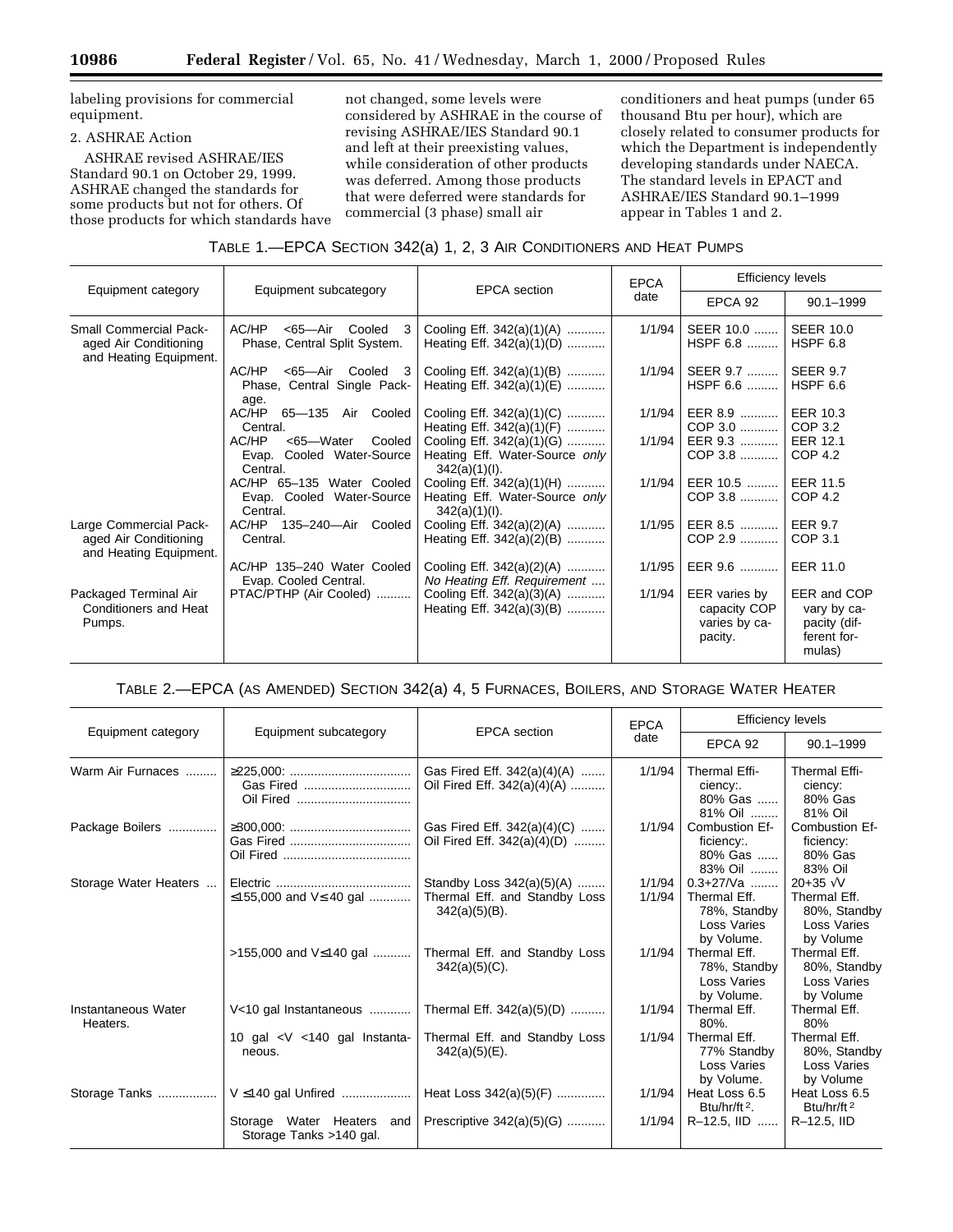In response to ASHRAE's action, the Department initiated a Preliminary Screening Analysis to aid the Department in deciding what action it should take at this point with respect to the efficiency levels in ASHRAE/IES Standard 90.1–1999.

## **II. Discussion**

## *A. Preliminary Screening Analysis*

In conducting the Preliminary Screening Analysis, the Department is using existing data from industry and other sources, including, among others, analysis performed for ASHRAE in support of its deliberations over the new ASHRAE/IES Standard 90.1–1999 efficiency levels. For each product category, the Department is estimating the likely cost of achieving several higher, technologically feasible efficiency levels and then will calculate for each such level the corresponding rate of energy consumption required to fulfill the product's function. Applying appropriate climate data, typical building design characteristics, inventories of buildings in different regions of the country, equipment sales volumes, and economic discount rates and energy prices, DOE will compute cost/benefit measures corresponding to the hypothetical efficiency levels and also estimate the nationwide energy and net cost savings, if any, that would result from more stringent standards than the levels in ASHRAE/IES Standard 90.1–1999.

For the products analyzed, the Department is examining the range of efficiency levels specified in EPCA and ASHRAE/IES Standard 90.1–1999, as well as more efficient levels, including those associated with the most efficient product available in the market and the lowest life-cycle cost. For each level above the EPCA standard, DOE will estimate: (1) The incremental national energy and carbon emission savings that would result from a standard set at that level, and (2) the net nationwide direct economic benefit (net present value) that would result from a standard set at that level, as compared to the corresponding ASHRAE/IES Standard 90.1–1999 and EPCA standards. The products being studied in the Preliminary Screening Analysis are:

• Central Air Source Air Conditioners, ≥135 kBtu/h—<240

kBtu/h

• Central Air Source Heat Pump, ≥135 kBtu/h—<240 kBtu/h (cooling performance only)

• Central Water Cooled Air Conditioners, ≥135 kBtu/h—<240 kBtu/h

• Central Air Source Air

Conditioners, ≥65 kBtu/h—<135 kBtu/h • Central Air Source Heat Pump, ≥65 kBtu/h—<135 kBtu/h (cooling performance only)

- Central Water Source Heat Pump, ≥65 kBtu/h—<135 kBtu/h (cooling
- performance only)
- Central Water Cooled Air
- Conditioners, ≥65 kBtu/h—<135 kBtu/h • Packaged Terminal Air
- Conditioners
- Packaged Terminal Heat Pumps (cooling performance only)
- 3-Phase Single Pkg. Air Source Air Conditioners, <65 kBtu/h
- 3-Phase Split Air Source Air Conditioners, <65 kBtu/h
- 3-Phase Single Pkg. Air Source Heat Pump, <65 kBtu/h (cooling performance only)
- 3-Phase Split System Air Source Heat Pump, <65 kBtu/h (cooling performance only)
- Central Water Cooled Air Conditioners, <65 kBtu/h
- Central Water Source Heat Pump, ≥17 kBtu/h—<65 kBtu/h (cooling performance only)
- Central Water Source Heat Pump,
- <17 kBtu/h (cooling performance only)
- Large Gas-Fired Hot Water Boilers, ≥2.5 MMBtu/h
- Large Gas-Fired Steam Boilers, ≥2.5 MMBtu/h
- Small Gas-Fired Boilers, <2.5 MMBtu/h
- Gas-Fired Warm Air Furnaces, >225 kBtu/h
- Gas Storage Water Heaters, ≥155 kBtu/h
- Gas Storage Water Heaters, <155 kBtu/h
	- Electric Water Heaters
- Tankless Instantaneous Water Heaters
- Instantaneous Water Heaters with Tanks

*B. Products Not Included in the Preliminary Screening Analysis*

Several products were not included in the formal Preliminary Screening Analysis:

• Central Air Source Heat Pumps, ≥135 kBtu/h—<240 kBtu/h (heating performance)

• Central Air Source Heat Pumps, ≥65 kBtu/h—<135 kBtu/h (heating performance)

• 3-Phase Single Package, Air Source Heat Pumps, <65 kBtu/h (heating performance)

• 3-Phase Split Air Source Heat Pumps, <65 kBtu/h (heating performance)

• Packaged Terminal Heat Pump (heating performance)

• Central Water Source Heat Pumps <135 kBtu/h (heating performance)

- Water Source Heat Pumps ≥135 kBtu/h—<240 kBtu/h
	- Evaporatively Cooled Products
- Oil-Fired Warm Air Furnaces >225 kBtu/h
- Oil-Fired Storage Water Heaters ≥155 kBtu/h
- Oil-Fired Storage Water Heaters <155 kBtu/h
- Tankless Oil-Fired Instantaneous Water Heaters
- Oil-Fired Instantaneous Water Heaters with Tanks
- Oil-Fired Small Boilers ≥2.5 MMBtu/h

• Oil-Fired Large Boilers <2.5 MMBtu/h (steam and hot water)

The reasons for excluding these products involve insufficient data describing baseline energy consumption and cost-efficiency relationships, small markets for the products in question or lack of product shipment data, or, in the case of the heating performance of airsource heat pumps, absence of a suitable methodology to discriminate their heating function from that of supplemental heat sources with which they are often used.

*C. DOE Decision Process*

The Department plans to review the results of the Preliminary Screening Analysis and to announce the availability of the document in the **Federal Register**. The announcement will also contain DOE's preliminary inclination with respect to actions it will take on the EPCA commercial product categories covered by ASHRAE/ IES Standard 90.1–1999 efficiency levels and will invite comments related to: (1) The analysis contained in the Preliminary Screening Analysis, (2) DOE's interpretation of the results, (3) DOE's treatment of the product categories; and (4) any other information or evidence that bears on the adoption of ASHRAE/IES Standard 90.1–1999 efficiency levels as uniform national standards under the terms of EPCA.

After receiving comments in response to the Announcement, the Department expects to pursue, for each product category, one of four courses of action:

• Adopt the ASHRAE/IES Standard 90.1–1999 efficiency level as a uniform national standard;

• Reject the ASHRAE/IES Standard 90.1–1999 efficiency level if it increases maximum allowable energy use or decreases minimum required efficiency;

• Propose consideration of an addendum to ASHRAE/IES Standard 90.1–1999 if ASHRAE did not consider a more efficient level, and a more efficient level appears warranted; or

• Propose consideration of an addendum to ASHRAE/IES Standard